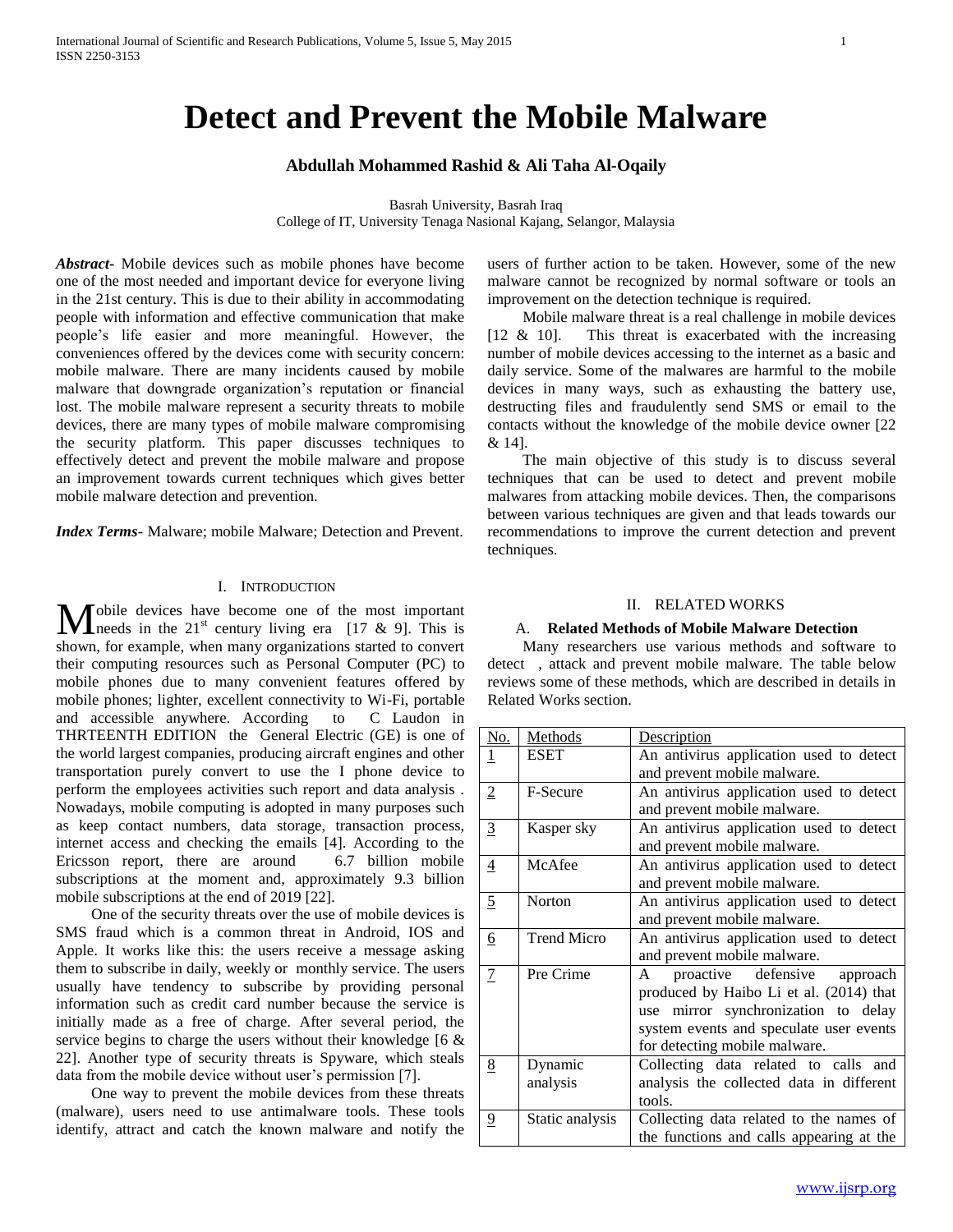|    |               | output; collecting the next responses,<br>then follows certain mechanisms for<br>analysis. |
|----|---------------|--------------------------------------------------------------------------------------------|
| 10 | Cloud service | Used to predict the next event of a<br>mobile or maintain a copy from the<br>mobile event. |
| 11 | Monitoring    | Key the eyes within mobile to monitor<br>many things such as power expenditure.            |

## B. **Existing Techniques**

 Previous researchers have proposed a number of models, methods, and mechanisms to detect and prevent malware in mobile devices [2 & 18]. Most of these methods are summarized as static analysis, dynamic analysis, cloud computing, and signature-based. First, antivirus application system is a traditional technique that uses signature-based approach to detect malware such as ESET, F-Secure, Kasper sky, McAfee, Norton, and Trend Micro [12].

In terms of cloud service  $[18 \& 15]$  used cloud as a service to detect and prevent mobile malware. [18] produced the Pre Crime proactive malware detection system that is employed to predict the behavior of mobile devices and compare with the next event to ensure that the next event is normal or abnormal.[15] used cloud infrastructure to perform complex analysis methods in order to detect malware families by periodically updating the database for detection.

 Another methods used by [12 ; 7 & 17] placed several steps to detect and prevent mobile malware. [12] used the method of monitoring power consumption, increasing platform diversity and enforcing hardware and box; [7] used antivirus application to be aware of battery and network, checking device setting and downloading applications from trusted providers; [17] developed a protective model from five stages to detect and prevent mobile malware, which are caution, investigate, monitor, update and remove.

 Vast number of researchers focused on static analysis, dynamic analysis or both of them [13; 16 &11] . Aubrey-Derrick Schmidt collected the names of the functions and calls appearing at the output and next responses, and then follows certain mechanisms for analysis; [16] developed a framework which uses only dynamic analysis to detect malware in the Android platform; [11] is a combination of static analysis and dynamic analysis, in which the static analysis detects malicious code and the dynamic analysis identifies malicious packet structure.

 Finally, [8] used only the monitoring method to detect mobile malware by observing the electric power of the mobile device and energy consumption history, since mobile malware open channels, such as Wi-Fi and Bluetooth consume mobile power. Also  $[3 \& 5]$  monitored and detected malicious malware by observing power consumption.

 In conclusion, researchers used four methods to detect and prevent mobile malware, which are cloud service, model-based stage, static and dynamic analysis and power consumption observation.

#### C. **Mobile Malware Behaviors**

 There are many malwares that attack mobile devices such as SMS Zombie, Worm, and Spyware. The most popular and

malicious malware is Trojan. Trojan malware infects mobile devices through separate malicious mobile applications, free apps or purchased from non-authentic resource, p2p file sharing, download from website or e-mail distribution. This kind of malware can : (1) Collect private data from current mobile device or install other malicious apps like worms. (2) Send SMS to contact numbers in the infected mobile device. (3) Trojans can be used to commit phishing activities. This situation disrupts the financial for banking companies, organizations and individual users, for example financial loss to the sender and receiver, sender is charged for sending SMS, and receiver receives SMS that tells them to subscribe daily or monthly service  $[20; 19 \&$ 21].

#### III. DISCUSSION

 From the result of the previous review, the cloud used in the PreCrime scheme keeps the mobile performance stable as it predicts run in the cloud. However, this method can only detect malware but cannot prevent the malware [18]. Also, the cloud infrastructure is used for complex analysis and detecting malware families, reducing storage space usage and reducing complex processing [1]. This method requires standard access to the Internet, consumes mobile battery, and not precise in detecting the malware alone  $[1 \& 15]$ .

 Using the steps to detects and prevents malware is time consuming because it requires periodical monitoring, checking and changing or updating the mobile operating system.

 Static analysis is fast and easy to detect malware but it cannot catch malicious malware that uses blackout, where as dynamic analysis can detect the malware even with blackout, but consumes storage capacity [1].

 Montoring mobile battery consumption can detect malware, but the major challenges for this monitoring method are that it identifies more technical details and consumes mobile storage due to storage of power history [8].

## IV. RECOMMENDATION

 Dynamic analysis can detect and prevent malware, but this method consumes storage space. On the other hand, the Pre Crime cloud service scheme can detect malware but cannot prevent malware and keep efficient mobile performance.

 The integration between the dynamic analysis method and the Pre Crime cloud service scheme could be proposed as an efficient solution of both methods weaknesses. The result of dynamic analysis storage in cloud space solves the storage challenge in dynamic analysis and uses cloud to predict the mobile behavior, as compared to the dynamic analysis result. The proposed method can detect, prevent ,and provide storage space to dynamic analysis and use the cloud service.

# V. CONCLUSION

 As long as technology continues to develop mobile malware are also developed continuously in line with new technology. Users are affected through the development of malware, for that measures need to be developed early before